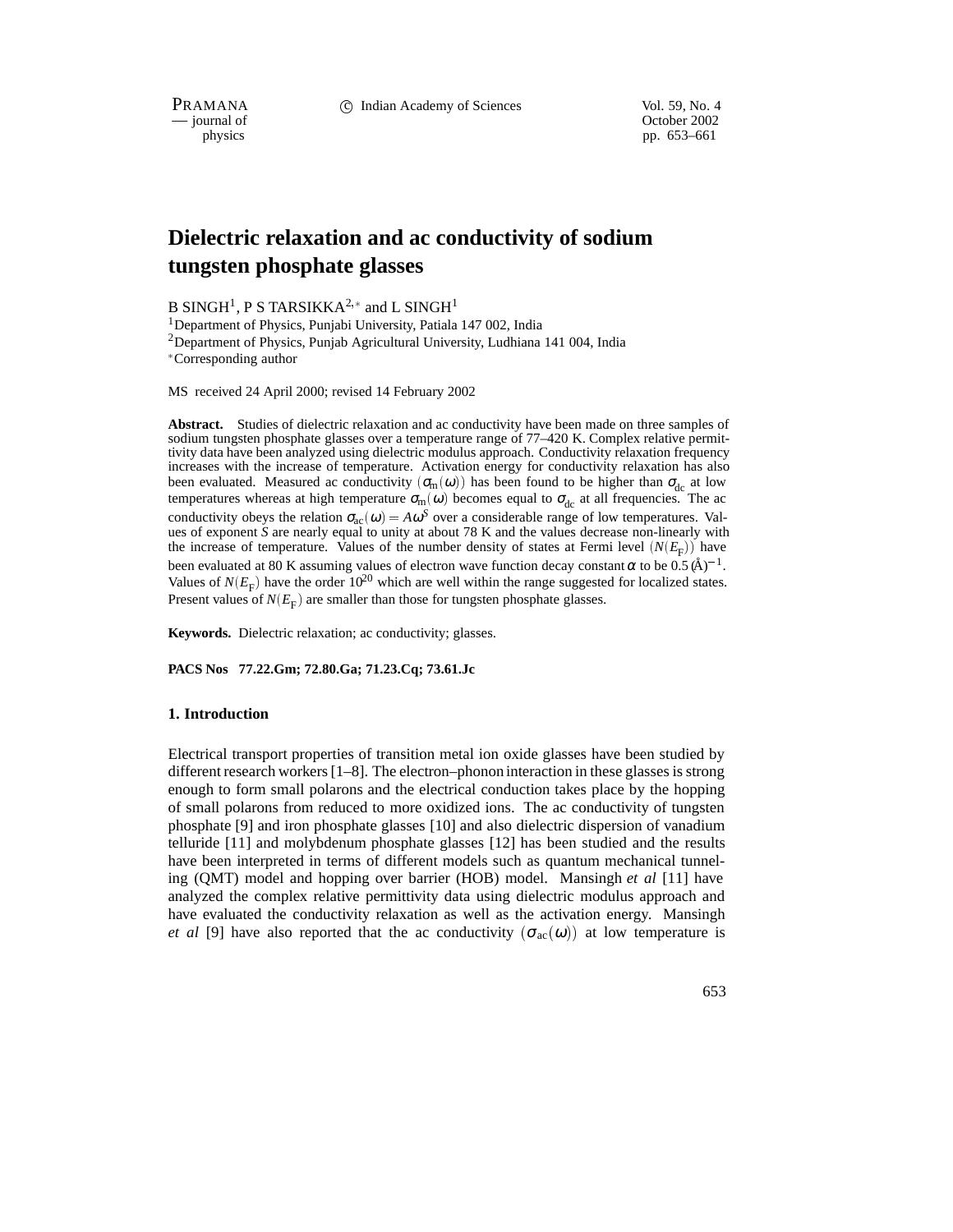almost independent of temperature but it shows strong frequency dependence according to the relation  $\sigma_{ac}(\omega) = A\omega^S$ . Values of the exponent *S* has been reported to be less than unity. At high temperatures the frequency dependence becomes weak at low frequencies but becomes strong at higher frequencies. If  $\sigma_{dc}$  is subtracted from  $\sigma_{m}(\omega)$  (where  $\sigma_m(\omega) = \sigma_{dc} + \sigma_{ac}(\omega)$ ) then the dielectric dispersion exhibits Debye-type dielectric loss peak. Not much work have been reported on the dielectric relaxation and ac conductivity studies of ternary glasses. The present work, therefore, deals with the study of ac conductivity and the related dielectric properties of three glass samples of sodium tungsten phosphate ternary glasses.

## **2. Experimental details**

Three samples of  $\text{Na}_2\text{O}-\text{WO}_3-\text{P}_2\text{O}_5$  ternary glass systems having different compositions were prepared by melting appropriate mixture of NaNO<sub>3</sub>, WO<sub>3</sub> and P<sub>2</sub>O<sub>5</sub> in a crucible for 1 h at 1200 C. The glass samples were then formed by pouring the melt on a brass plate held at room temperature. Samples were grinded using different grades of emory powders. Samples were polished to give rectangular shape and were given a conducting coating using silver paint. Then the samples were annealed at  $150^{\circ}$ C for 3 h to make the contacts stabilized and to free the samples from mechanical stresses. The ohmic contacts were verified from the linearity of *V*–*I* characteristics. The amorphous nature of the prepared glass samples were confirmed by X-ray diffraction studies. The absence of well-defined peaks ensured the amorphous character of samples. Measurements of  $\varepsilon'(\omega)$ ,  $\varepsilon''(\omega)$  and  $\varepsilon_m(\omega)$  were made by measuring the capacitance and conductance of the samples using 1620-A capacitance bridge, 1311-A audio oscillator and 1232-A tuned amplifier and null detector.

## **3. Results and discussion**

#### 3.1 *Dielectric properties*

Values of  $\varepsilon'(\omega)$  and  $\varepsilon''(\omega)$  have been measured in the temperature range of 77–420 K and in the frequency range of 0.4–10 kHz. Plots of  $\varepsilon'(\omega)$  and  $\varepsilon''(\omega)$  vs. temperature *T* are shown (for sample 3 only) in figures 1 and 2 respectively. Similar plots have been observed for samples 1 and 2 which are not shown here. These plots indicate that the values of  $\varepsilon'(\omega)$  increase very slowly at low temperatures. As the temperature rises, the values of  $\varepsilon'(\omega)$  increase comparatively rapidly towards higher temperatures. Therefore, at high temperatures and low frequencies, observed values of  $\varepsilon'(\omega)$  are seen to be effected by contact polarization as well as by Maxwell–Wagner polarization due to inhomogeneity. However, at lower temperatures, the results do show bulk behavior. Therefore, present analysis has been made at lower temperatures. The trend of present curves are found to be similar to those given for different TMI glasses by Sayer and Mansingh [2] and for copper phosphate glasses by Duran *et al* [13].

Values of  $\varepsilon'(\omega)$  at 80 K and at a frequency of 10 kHz for three samples are given in table 1. These values may not be very accurate but these values show comparative change of  $\varepsilon'(\omega)$  with the change in concentration. For the first two samples the values of  $\varepsilon'(\omega)$ are seen to decrease with the decrease of  $WO_3$  concentration. For the last two samples, the values of  $\varepsilon'(\omega)$  increase slightly with increase in concentration of Na<sub>2</sub>O.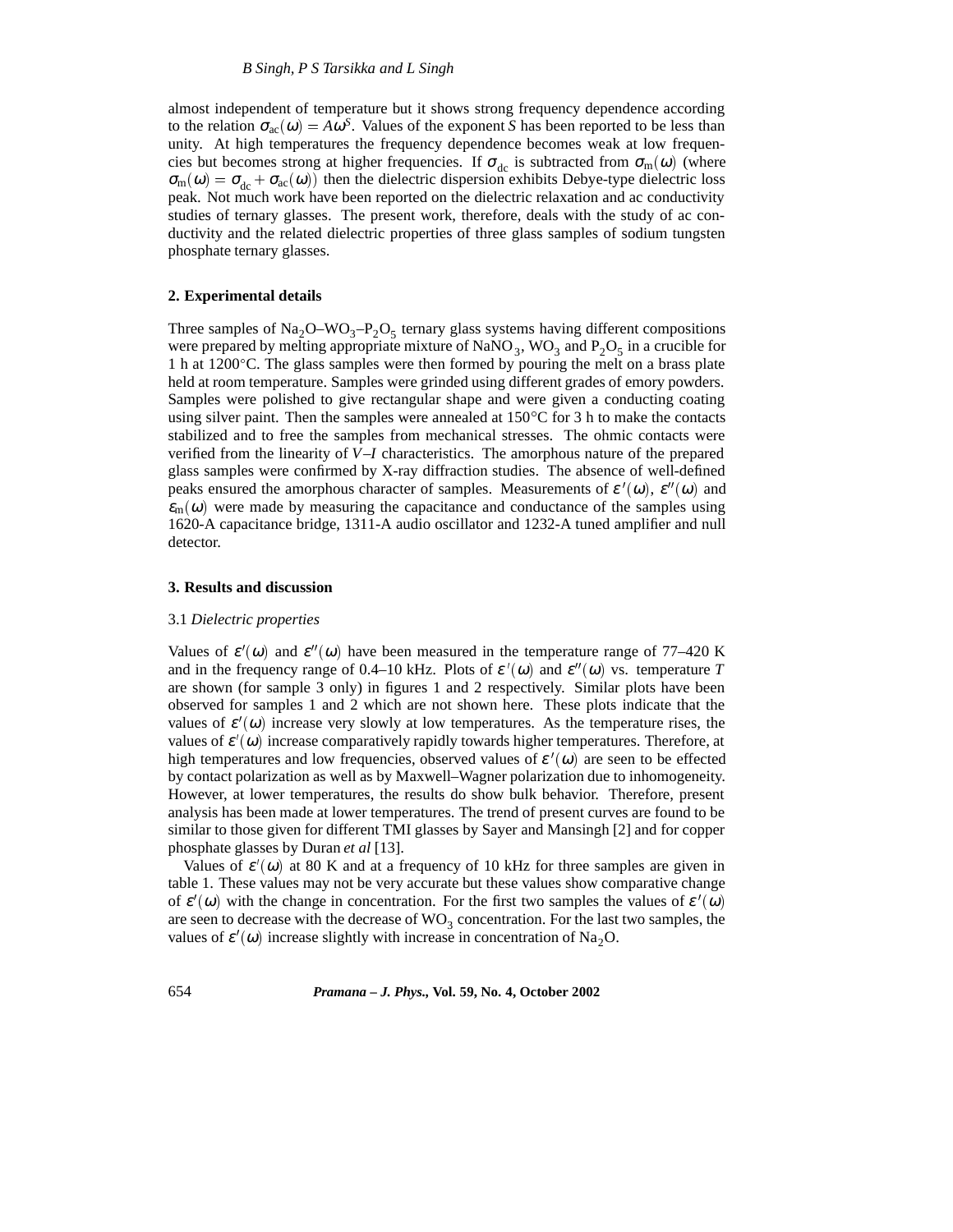

**Figure 1.** Plot of  $\varepsilon'(\omega)$  vs. *T* (K) for sample 3 at different frequencies.



**Figure 2.** Plot of  $\varepsilon''(\omega)$  vs. *T* (K) for sample 3 at different frequencies.

**Table 1.** Values of  $W_c$ ,  $\varepsilon'(\omega)$ ,  $\varepsilon''(\omega)$ ,  $\sigma_m(\omega)$  and  $N(E_F)$  for different compositions of glasses.

| Sample<br>no.  | Composition<br>$Na2-WO3-P2O5$<br>(mole %) | $W_{\rm c}$<br>(eV) | $\varepsilon'(\omega)$<br>at 80 K | $\varepsilon''(\omega)$<br>at $80 K$ | $\sigma_{\rm m}(\omega) \times 10^{-11}$<br>at 80 K for 1 kHz<br>$(\Omega^{-1}$ cm <sup>-1</sup> ) | $N(E_{\rm F}) \times 10^{20}$ for<br>$\alpha = 0.5 (\text{\AA})^{-1}$ and<br>at 1 kHz ( $eV^{-1}$ cm <sup>-3</sup> ) |
|----------------|-------------------------------------------|---------------------|-----------------------------------|--------------------------------------|----------------------------------------------------------------------------------------------------|----------------------------------------------------------------------------------------------------------------------|
| $\overline{1}$ | 10%-70%-20%                               | 0.51                | 17.5                              | 0.037                                | 1.78                                                                                               | 3.08                                                                                                                 |
| 2              | $10\% - 60\% - 30\%$                      | 0.79                | 10.3                              | 0.023                                | 1.25                                                                                               | 2.16                                                                                                                 |
| 3              | 20%-50%-30%                               | 0.68                | 12.5                              | 0.026                                | 1.41                                                                                               | 2.44                                                                                                                 |

*Pramana – J. Phys.,* **Vol. 59, No. 4, October 2002** 655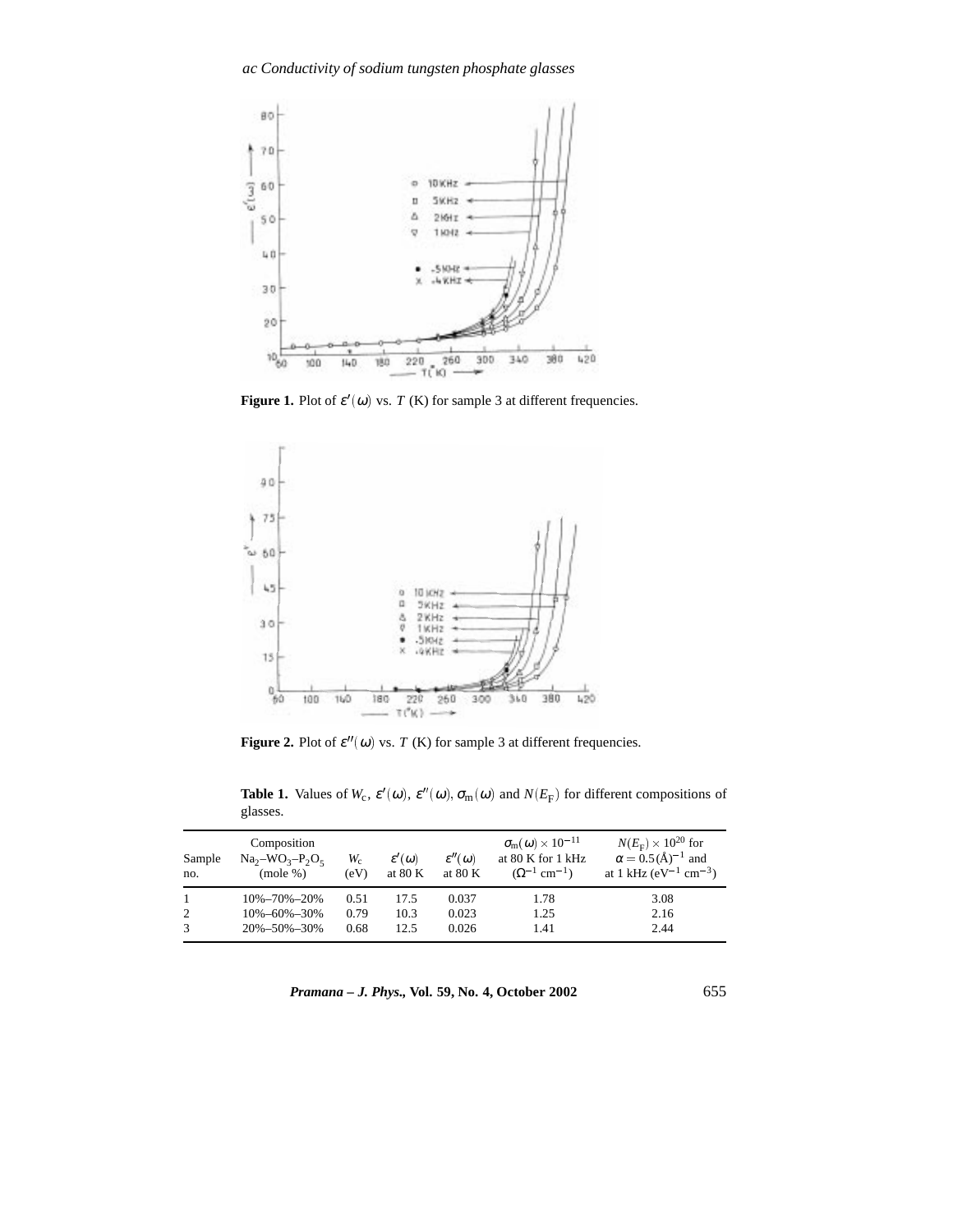Plot of  $\varepsilon''(\omega)$  vs. temperature *T* is shown in figure 2 for sample 3. Absence of welldefined peaks in these plots make it difficult to use conventional methods of estimating the relaxation frequency and the nature of dispersion. Therefore, another approach has been adopted using dielectric modulus  $(M^*)$  which has been defined by Macedo *et al* [14] as

$$
M^* = M' + \iota M'' = 1/\varepsilon^*(\omega) = 1/(\varepsilon' - \iota \varepsilon'')
$$
  
=  $\varepsilon'/[(\varepsilon')^2 + (\varepsilon'')^2] + \iota \varepsilon''/[(\varepsilon')^2 + (\varepsilon'')^2],$  (1)

where  $M^*$  and  $\varepsilon^*(\omega)$  are complex quantities and  $t = \sqrt{-1}$ . Values of M' and M'' for sample 3 have been plotted vs. temperature which are shown in figures 3 and 4 respectively. Peaks in the plot of  $M''$  vs.  $T$  give the temperature at which the measuring frequency is equal to the conductivity relaxation frequency  $f_c$ . With the increase of measuring frequency the peaks shift towards higher temperatures. This reveals that when the frequency is high, the temperature at which measuring frequency is equal to  $f_c$  is also high. The conductivity relaxation frequency  $f_c$  is given by the relation

$$
f_{\rm c} = v_0 \exp(-W_{\rm c}/kT),\tag{2}
$$

where  $v_0$  is the characteristic phonon frequency and  $W_c$  the activation energy for conductivity relaxation. Values of  $W_c$  have been evaluated from the plots of log  $f_c$  vs. 1000/*T* and are given in table 1 for three samples. These values are somewhat higher than the values evaluated from dc conductivity studies for tungsten phosphate and lead tungsten phosphate glasses [1].



**Figure 3.** Plot of  $M'$  vs.  $T(K)$  for sample 3 at different frequencies.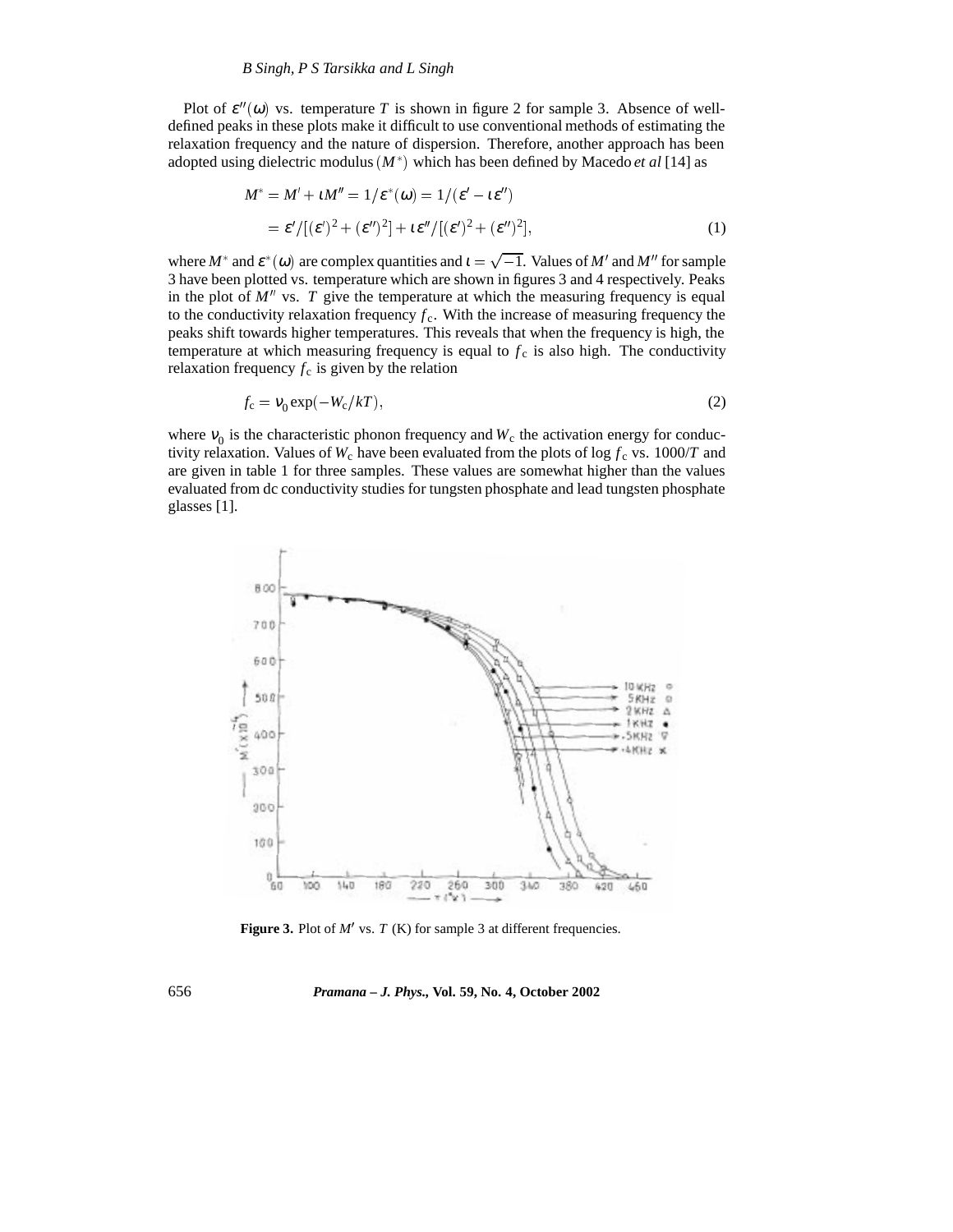

**Figure 4.** Plot of  $M''$  vs. *T* (K) for sample 3 at different frequencies.

## 3.2 *ac Conductivity*

The values of  $\sigma_m(\omega)$  at 80 K for 1 kHz frequency for all the three samples are given in table 1. These values vary only slightly with the change in composition and have the same order. Plots of  $\sigma_m(\omega)$  vs. 1000/*T* are shown for different fixed frequencies for only sample 3 in figure 5. The overall behavior of the plots is similar to that for other TMI oxide glasses [9–12]. At low temperatures,  $\sigma_m(\omega)$  is higher than  $\sigma_{dc}$ . As the temperature increases, the temperature dependence of  $\sigma_m(\omega)$  becomes strong. At still higher temperatures  $\sigma_m(\omega)$ become equal to  $\sigma_{dc}$  for all frequencies. Similar type of temperature dependence has been observed in other samples with the only difference of temperature at which  $\sigma_m(\omega)$  become equal to  $\sigma_{\text{dc}}$ . Therefore, these plots for other samples have not been given.

Plots of  $\log_{10} \sigma_{ac}(\omega)$  vs.  $\log_{10} f_c$  at different temperatures for sample 3 are shown in figure 6. At low temperatures,  $\sigma_{ac}(\omega)$  obeys the relation  $\sigma_{ac}(\omega) = A\omega^S$ . The values of exponent *S* determined from the slopes of these plots (called experimental values) at different temperatures for all the samples are given in table 2. These values are roughly equal to or slightly greater than unity at temperatures of  $78 \pm 1$  K. The values of *S* decrease with the rise of temperature. Pike [15], Elliott [16] and Springett [17] have suggested that such a frequency dependence of conductivity is an outcome of the HOB of charge carriers. HOB model explains the temperature dependence of conductivity and the exponent *S* is determined from the relation

$$
1 - S = 6kT/W,
$$
\n(3)

*Pramana – J. Phys.,* **Vol. 59, No. 4, October 2002** 657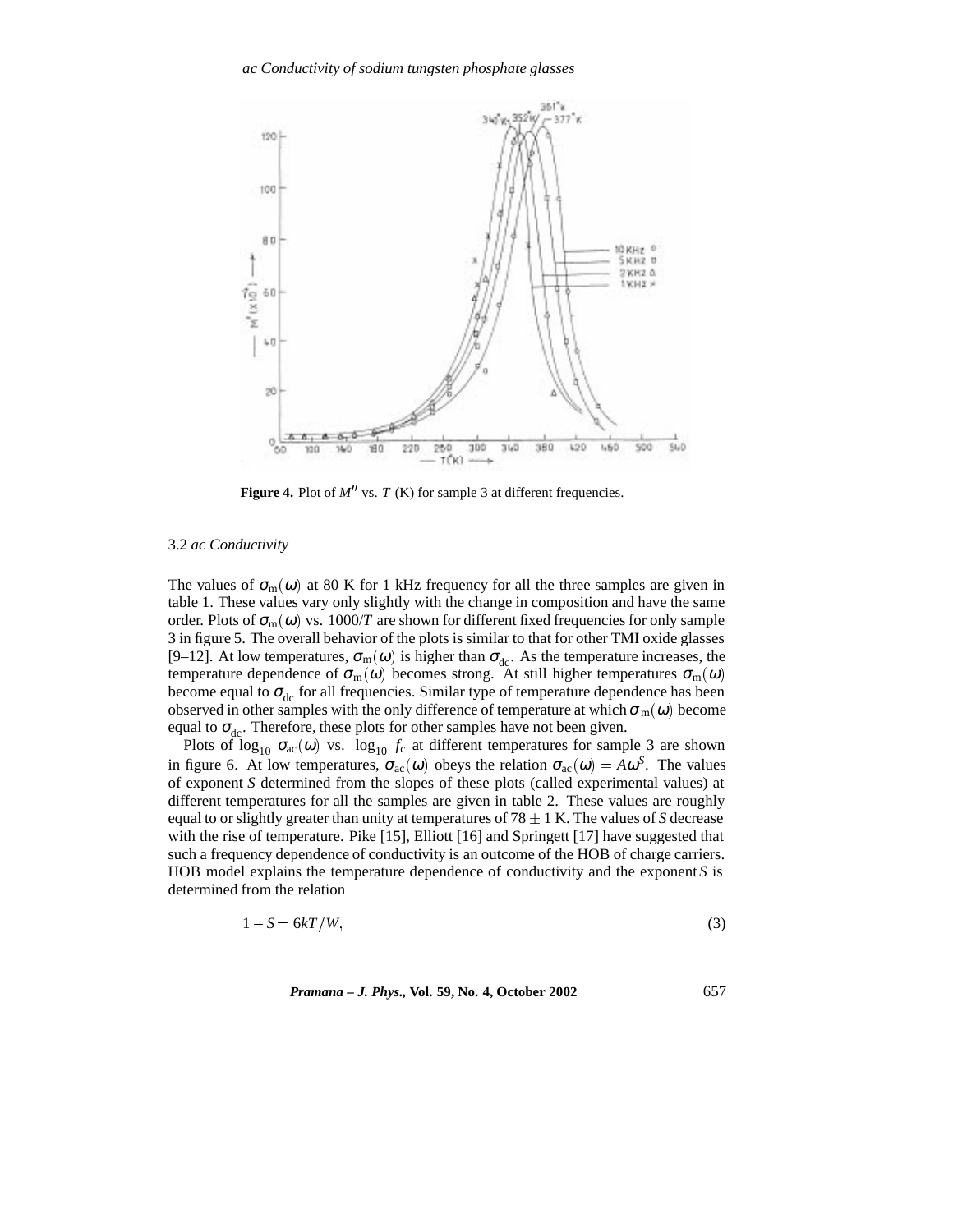where *k* is the Boltzmann's constant and *W* the activation energy. Values of *S* determined from this relation are denoted as the theoretical values and are given in table 2 for all the samples. The theoretical values of *S* agree within  $\pm$  10% with the experimental values at  $\approx$  78 K.

Plots of experimental as well as theoretical values of *S* vs. *T* are shown in figure 7 for all the three samples. Plots indicate that the theoretical values of *S* decrease slightly as expected due to the variation of the activation energy. The experimental values of *S* decrease non-linearly and at a faster rate with the rise of temperature. However, assuming the variation of *S* with *T* to be linear, values of  $ds/dt$  have been evaluated and using these values of slope, values of *W* have been evaluated as 0.20, 0.29 and 0.46 eV for samples 1, 2 and 3 respectively. These values are lower than the values of  $W_c$  given in table 1. These values are seen to increase with the decrease in concentration of tungsten ions.



**Figure 5.** Plot of  $\sigma_m(\omega)$  vs. 1000/*T* for sample 3 at different frequencies.



**Figure 6.** Plot of  $\sigma_m(\omega)$  vs. log  $f_c$  at different temperatures for sample 3.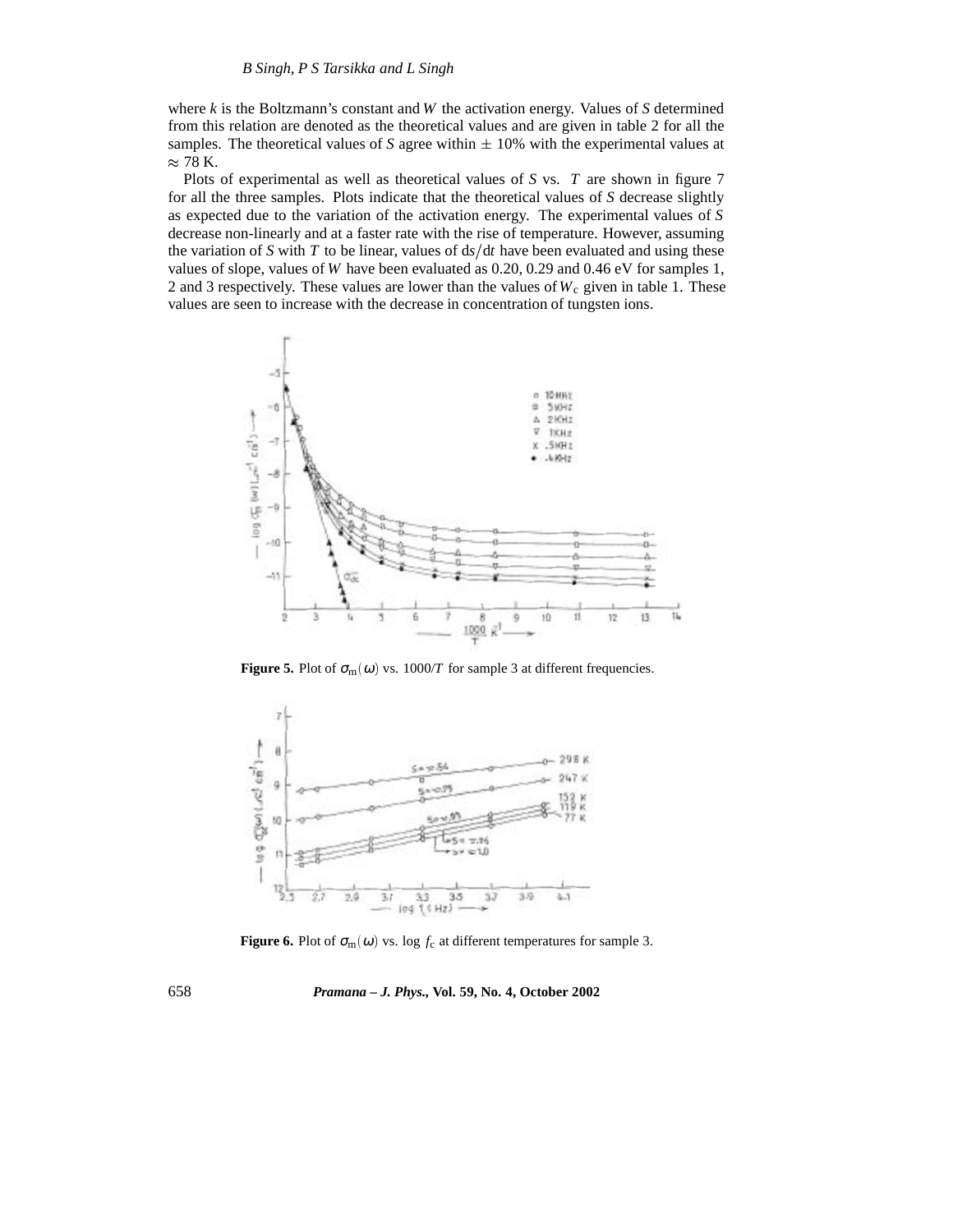**Table 2.** Values of *S* (expt. and theor.) for three samples at different temperatures.

| Sample         | Temperature | S     |        |  |
|----------------|-------------|-------|--------|--|
| no.            | (K)         | Expt. | Theor. |  |
| $\mathbf{1}$   | 78          | 1.13  | 0.92   |  |
|                | 114         | 1.00  | 0.88   |  |
|                | 231         | 0.88  | 0.76   |  |
|                | 261         | 0.63  | 0.73   |  |
|                | 295         | 0.38  | 0.69   |  |
| $\overline{2}$ | 79          | 1.04  | 0.93   |  |
|                | 141         | 0.96  | 0.88   |  |
|                | 194         | 0.88  | 0.83   |  |
|                | 256         | 0.75  | 0.78   |  |
|                | 300         | 0.68  | 0.74   |  |
| 3              | 77          | 1.00  | 0.94   |  |
|                | 119         | 0.96  | 0.91   |  |
|                | 152         | 0.95  | 0.88   |  |
|                | 247         | 0.75  | 0.81   |  |
|                | 298         | 0.75  | 0.76   |  |



**Figure 7.** Plot of exponent *S* vs. *T* (K) for all samples.

Austin and Mott [18] and Pollak [19] have suggested QMT model for ac conductivity at low temperatures. For single electron motion undergoing QMT the ac conductivity has been expressed by the relation

*Pramana – J. Phys.,* **Vol. 59, No. 4, October 2002** 659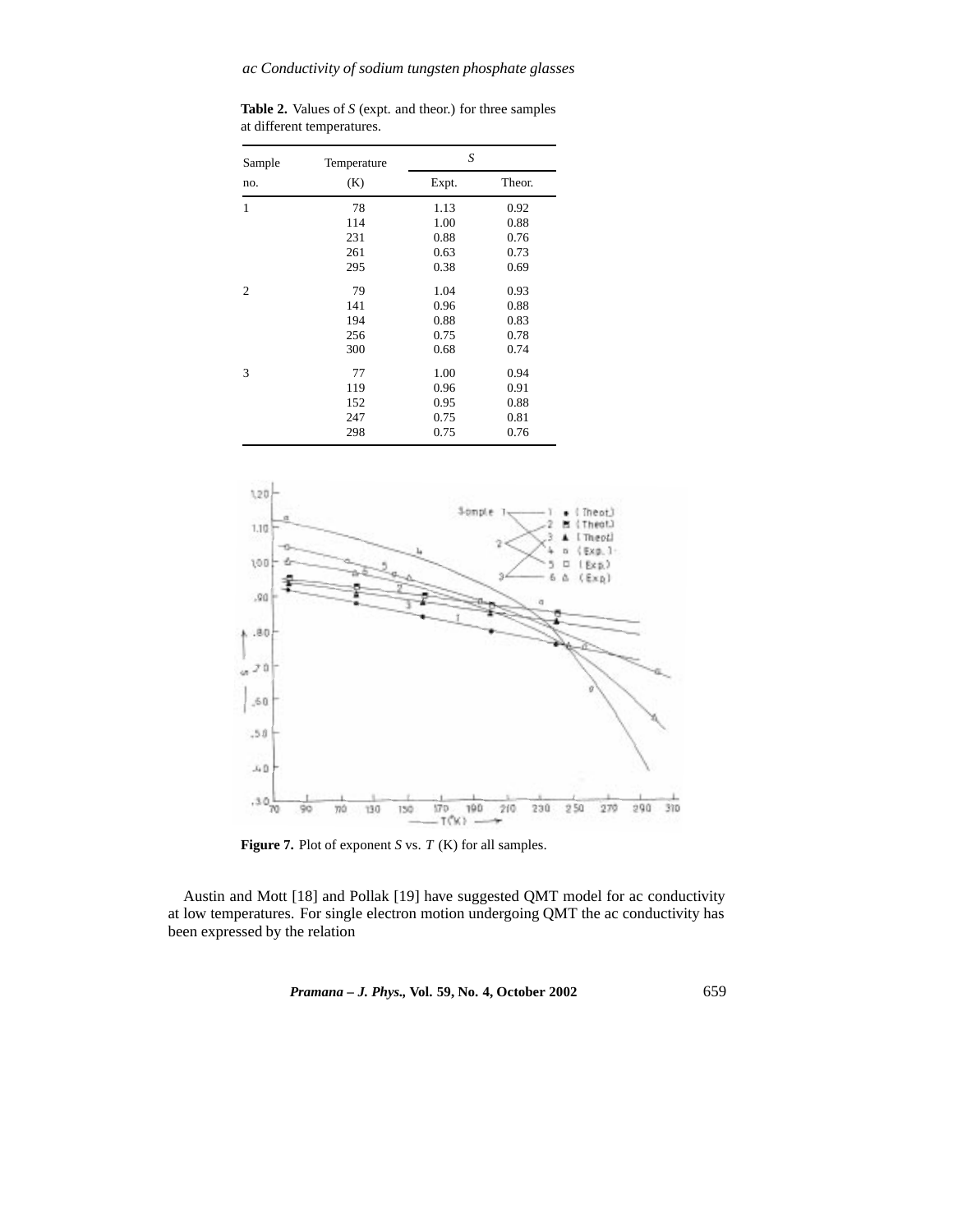*B Singh, P S Tarsikka and L Singh*

$$
\sigma_{ac}(\omega) = (\pi^3/96)e^2 kT [N(E_F)]^2 \alpha^{-5} \omega [\ln v_0/v_0]^4,
$$
\n(4)

where  $N(E<sub>F</sub>)$  is the energy density of states at the Fermi level, *e* the electronic charge, *k* the Boltzmann's constant and  $v_0$  the characteristic frequency. This relation may be used to estimate the value of  $N(E_F)$  which depends strongly on the value of  $\alpha$  and is comparatively insensitive to the value of  $v_0$  which has been taken as 10<sup>13</sup> Hz. The value of  $N(E_F)$ calculated by using the values of  $\sigma_{ac}(\omega)$  at 80 K and  $\alpha = 0.5 (\text{Å})^{-1}$  are given in table 1. These values of  $N(E_F)$  are well within the range suggested for localized states. Present values of  $N(E_F)$  are smaller than that for tungsten phosphate glasses [9].

# **4. Conclusions**

Complex relative permittivity as well as ac conductivity has been studied for three samples of sodium tungsten phosphate ternary glasses. Values of  $\varepsilon'(\omega)$  increase with the increase of tungsten ions whereas its value increases slightly by increasing the concentration of sodium ions and decreasing the concentration of tungsten ions by the same amount. Similar trends have been observed for values of  $\varepsilon''(\omega)$ . Complex relative permittivity data have been analyzed using dielectric modulus approach. Conductivity relaxation frequency increases with the rise of temperature. Values of  $W_c$  have been observed to be higher than the values of activation energy evaluated from dc conductivity studies for tungsten phosphate and lead tungsten phosphate glasses.

Values of  $\sigma_m(\omega)$  have the same order for three compositions at 80 K. Experimental values of the exponent *S* are slightly greater than unity at about 78 K and these values decrease non-linearly towards higher temperatures.

Values of  $N(E_F)$  have been evaluated at 80 K assuming the value of  $\alpha$  to be 0.5 (Å)<sup>-1</sup> and these values have the order  $10^{20}$  which are well within the range suggested for localized states. These values of  $N(E_F)$  are smaller than that for tungsten phosphate glasses.

#### **References**

- [1] B Singh and P S Tarsikka, *J. Mater. Sci.* **26**, 135 (1991)
- [2] M Sayer and A Mansingh, *Phys. Rev.* **B6**, 4629 (1972)
- [3] A Mansingh, J M Reyes and M Sayer, *J. Non-Cryst. Solids* **7**, 12 (1972)
- [4] A Mansingh, A Dhawan, R P Tandon and J K Vaid, *J. Non-Cryst. Solids* **27**, 309 (1978)
- [5] V K Dhawan, A Mansingh and M Sayer, *J. Non-Cryst. Solids.* **51**, 87 (1982)
- [6] A Duran, J R Jurado and J M F Navarro, *J. Non-Cryst. Solids* **79**, 333 (1986)
- [7] H Nasu and N Soga, *J. Non-Cryst. Solids* **53**, 123 (1982)
- [8] A Mansingh, J K Vaid and R P Tandon, *J. Phys.* **C10**, 4061 (1977)
- [9] A Mansingh, R P Tandon and J K Vaid, *Phys. Rev.* **B21**, 4829 (1980)
- [10] B K Chaudhary, K K Som and A Ghosh, *Jpn. J. Appl. Phys.* **29**, 120 (1990)
- [11] A Mansingh, V K Dhawan and M Sayer, *Philos. Mag.* **B48**, 215 (1983)
- [12] A Mansingh, J K Vaid and R P Tandon, *J. Phys.* **C9**, 1809 (1976)
- [13] A Duran, J R Jurado and J M F Navarro, *J. Non-Cryst. Solids* **79**, 353 (1986)
- [14] P B Macedo, C T Moynihan and R Rose, *Phys. Chem. Glasses* **13**, 171 (1972)
- [15] G E Pike, *Phys. Rev.* **B6**, 1572 (1972)
- [16] S R Elliott, *Philos. Mag.* **36**, 1291 (1977)